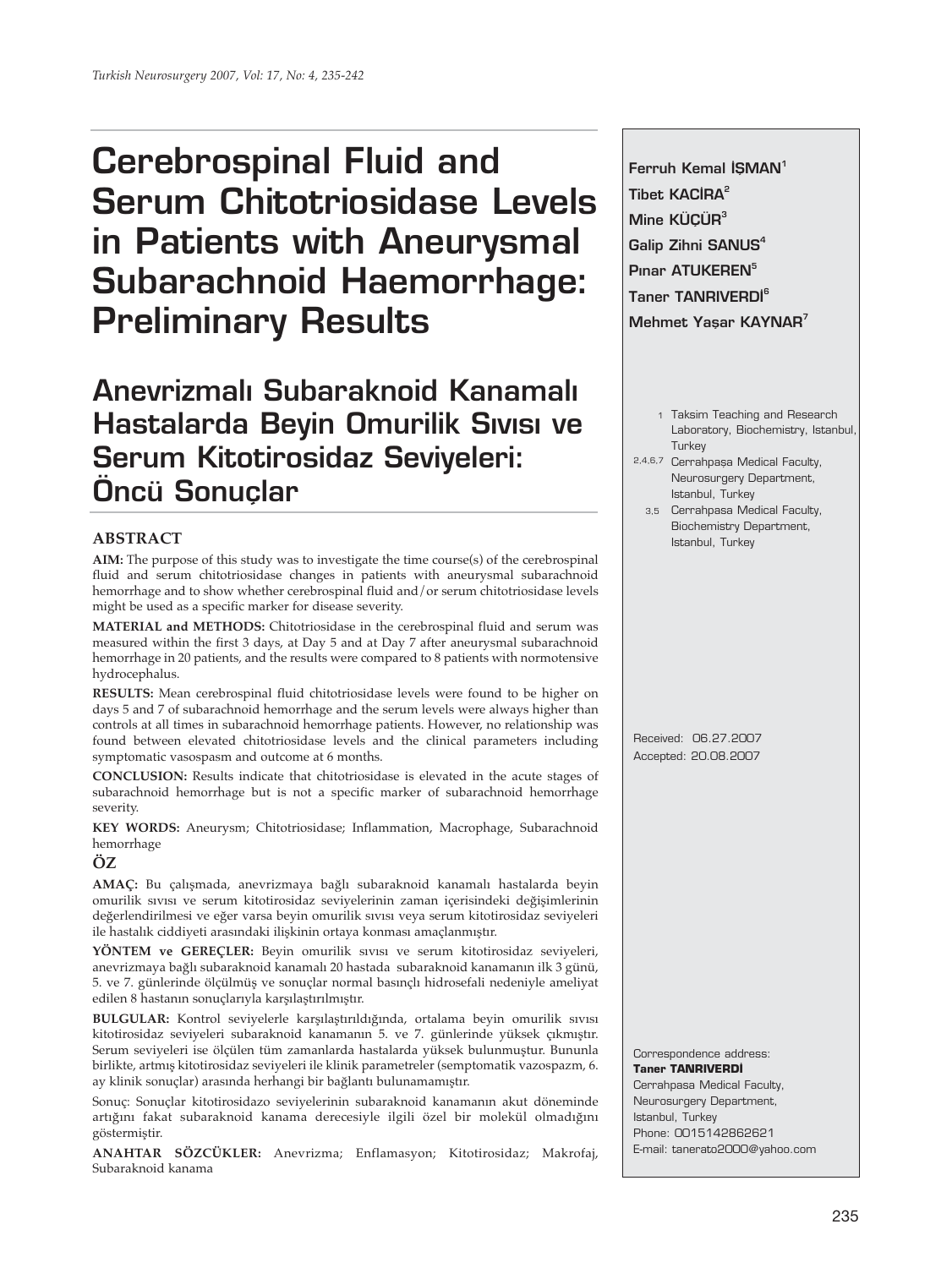# **INTRODUCTION**

Subarachnoid hemorrhage (SAH) following an intracranial aneurysm rupture is significant health care problem and delayed ischemic neurological deterioration due to cerebral vasospasm (VS) still remains a challenging problem. Although great advances in the treatment of SAH and VS have occurred over the past three decades, the outcome still remains poor. The molecular mechanisms participating in the development of VS have not clearly been elucidated yet. However; it is strongly believed abnormal brutal contact of the extraluminal wall of the arteries with all components of blood, such as erythrocytes, leukocytes, platelets and plasma components occurs after SAH, Oxyhemoglobin from the erythrocytes after SAH initiates a cascade of complex reactions of inflammation on the vascular endothelium that generates new diffusible agents including enzymes that cause morphological and functional modifications in cerebral arteries. Further improvements in both the treatment and prevention of VS will probably result from advances in our understanding of its pathophysiological mechanisms propagated mainly by inflammation. The pivotal role of inflammation as a contributing factor in VS has been discussed very well in some review articles (14,17,21).

Chitotriosidase (Chito) is a human chitinase member of family 18 glycosyl hydrolases and is selectively and predominantly secreted by activated macrophages(18). Recent studies have demonstrated that activated macrophages massively express Chito in several pathological conditions and serum Chito activity has been correlated with the severity of various neurological diseases (3,9,11,13, 20,24,26) and also with atherosclerosis (2,7). Thus, it has been suggested that Chito activity is not only a biochemical marker of macrophage activation in several diseases but can also be regarded as an important player in inflammation.

In this prospective clinical study, we aimed to measure the time course(s) of Chito in the cerebrospinal fluid (CSF) and serum of patients with aneurysmal SAH as Chito is regarded as an important agent of inflammation, and has been shown to play a key role in the development of VS after SAH. Our hypothesis is that if Chito correlates with the severity of some neurological diseases, it would be important to measure Chito levels in either CSF or serum of patients with aneurysmal SAH and the levels might correlate with symptomatic vasospasm (S-VS). The results of SAH patients and controls, which included the patients who underwent ventriculo-peritoneal shunting due to normal pressure hydrocephalus, were also compared.

# **PATIENTS AND METHODS**

# **Patients**

Ethical approval for this study was obtained from the Human Investigations Committee at Istanbul University and all patients, or the next of kin if the patient was unconscious, provided informed consent. We studied the patients referred to our neurosurgical unit from February to December 2004 where SAH was established by computerized tomography. We excluded patients who had any kind of infection at the time of CSF and serum collection, in which Chito may play a part. The sole inclusion criterion was the admission of the patients to our unit within the first 3 days of SAH during which no VS is expected to occur.

# **Demographics of patient and control groups**

For this study, we included 20 patients with aneurysmal SAH while 8 patients with normal pressure hydrocephalus without any other known central nervous system (CNS) disease served as the subjects. (Table I) demonstrates the demographic and clinical data of SAH patients and controls. The average age of the SAH patients was 46.30±13.20 years (range 21-65 years). The Glasgow Outcome Scale (GOS) scores at hospital discharge showed good recovery in eight, moderate disability in two and severe disability in two patients. Six patients died before discharge and, two demonstrated a persistent vegetative state. GOS at 6 months was dichotomized into favorable or good outcome (moderate disability) and unfavorable or bad outcome (severe disability, persistent vegetative state and death).

The average age of the control group was 66.0±9.82 years (ranged 32-65 years). All had normotensive hydrocephalus and underwent ventriculo-peritoneal shunting.

# *Specimen handling*

Sixty-eight CSF and 68 serum samples were assayed for Chito. For each patient, serial blood and CSF samples at the same time were collected within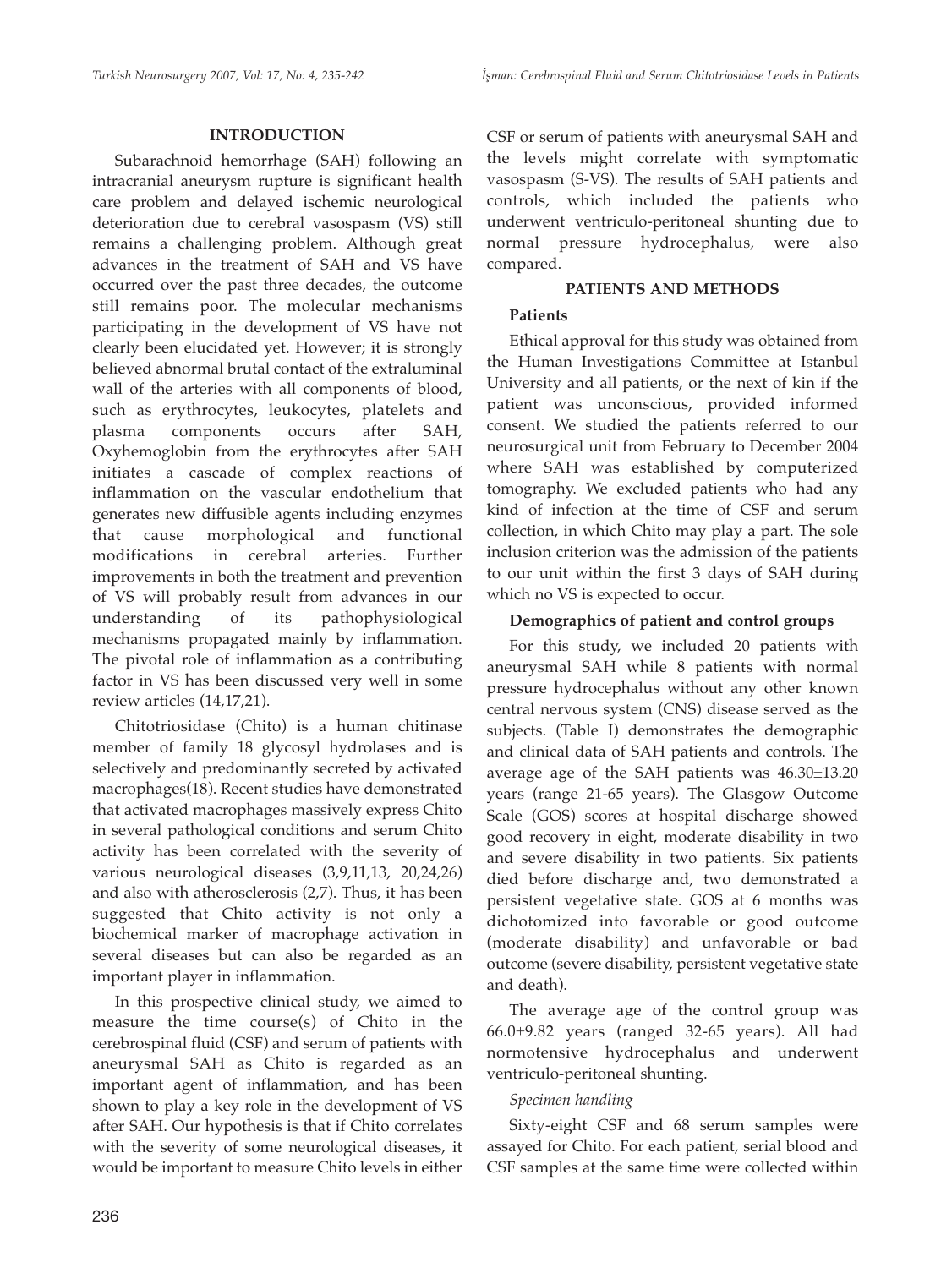| Patient        | Age/Sex | <b>HH</b>    | FG             | <b>VS</b> | Aneurysm    | <b>Treatment</b> | GOS            |
|----------------|---------|--------------|----------------|-----------|-------------|------------------|----------------|
| $\mathbf{1}$   | 65/F    | $\rm II$     | $\overline{2}$ | Yes       | <b>ACoA</b> | Clip             | 1              |
| $\overline{2}$ | 45/M    | $\rm III$    | 3              | Yes       | <b>ACoA</b> | Clip             | 3              |
| 3              | 35/M    | $\rm II$     | $\overline{2}$ | No        | <b>ICA</b>  | Clip             | 5              |
| $\overline{4}$ | 65/F    | V            | $\overline{4}$ | Yes       | <b>ACoA</b> | Coil             | $\mathbf{1}$   |
| 5              | 62/M    | $\rm III$    | $\overline{4}$ | Yes       | PCoA        | Clip             | $\mathbf{1}$   |
| 6              | 40/F    | $\rm II$     | $\overline{4}$ | Yes       | OphA        | Clip             | $\overline{4}$ |
| 7              | 32/M    | $\rm II$     | $\overline{2}$ | No        | <b>ACoA</b> | Coil             | 5              |
| 8              | 48/M    | III          | $\overline{2}$ | Yes       | PCoA        | Clip             | 5              |
| 9              | 37/F    | $\rm II$     | $\mathbf{1}$   | Yes       | <b>ACoA</b> | Coil             | 5              |
| $10\,$         | 32/M    | $\rm III$    | $\overline{2}$ | No        | <b>ACoA</b> | Clip             | $\mathbf{1}$   |
| 11             | 56/F    | $\rm II$     | $\overline{2}$ | No        | OphA        | Clip             | 5              |
| 12             | 23/F    | $\mathbf{I}$ | $\overline{2}$ | No        | <b>ICA</b>  | Clip             | 5              |
| 13             | 57/M    | $\rm III$    | 3              | Yes       | <b>ACoA</b> | Clip             | $\mathfrak{Z}$ |
| $14\,$         | 54/M    | $\rm II$     | 3              | Yes       | OphA        | Clip             | $\overline{2}$ |
| $15\,$         | 44/M    | $\rm III$    | $\mathbf{1}$   | Yes       | PCoA        | Clip             | $\overline{4}$ |
| 16             | 52/F    | $\rm II$     | $\mathbf{1}$   | No        | <b>ACoA</b> | Coil             | 5              |
| 17             | 57/M    | $\rm II$     | 3              | Yes       | <b>ICA</b>  | Clip             | $\overline{2}$ |
| 18             | 56/F    | $\rm III$    | 3              | Yes       | <b>ACoA</b> | Coil             | $\mathbf{1}$   |
| 19             | 45/F    | III          | 3              | Yes       | <b>ACoA</b> | Coil             | $\mathbf{1}$   |
| 20             | 21/M    | $\bf{I}$     | $\mathbf{1}$   | Yes       | <b>BA</b>   | Coil             | 5              |

**Table I:** Clinical data of the SAH patients and the control group.

| Control        | Age/Sex | <b>Diagnosis</b> |
|----------------|---------|------------------|
| 1              | 67/F    | <b>NPH</b>       |
| $\overline{2}$ | 72/M    | <b>NPH</b>       |
| 3              | 71/F    | <b>NPH</b>       |
| $\overline{4}$ | 68/M    | <b>NPH</b>       |
| 5              | 47/F    | <b>NPH</b>       |
| 6              | 64/M    | <b>NPH</b>       |
| 7              | 59/M    | <b>NPH</b>       |
| 8              | 80/F    | <b>NPH</b>       |

ACoA: anterior communicating artery; BA: basilar artery; FG: Fisher grade; HH: Hunt-Hess grade; ICA: internal carotid artery; NPH: normal pressure hydrocephalus; OphA: ophthalmic artery; PCoA: posterior communicating artery; VS: symptomatic vasospasm.

GOS (Glasgow Outcome Scale) at 6 months: (1) death, (2) persistent vegetative state, (3) severe disability, (4) moderate disability, and (5) good recovery.

3 days (day 1 to 3), 5th and 7th day of SAH. Blood and CSF samples were collected via venipuncture and lumbar puncture, respectively. From the control group, blood samples were collected via venipuncture, and CSF samples were obtained while the ventriculo-peritoneal shunting was performed. The samples from the control group were obtained once. As soon as possible, each 10 ml CSF and blood specimen was centrifuged at 10,000 rpm for 15 minutes and the supernatant was stored at -70 °C until assayed.

## *Measurement of Chito*

Chito activity was measured by incubating 5 μL serum with 100  $\mu$ L of 22  $\mu$ mol/L 4methylumbelliferyl-β-D-N,N',N''.triacetylchitotriose (MU-(β-GlcNAc)3; Sigma Chemical Co., St. Louis, MO) as substrate in Mellvain's phosphate-citrate buffer, pH 5.2 for 1 h at 37°C, modified from Hollak et al. (18). The reaction was terminated by adding 120 μL 0.5 mol/L Na2CO3-NaHCO3 buffer, pH 10.7, and the fluorescence of 4-methylumbelliferone was measured with a fluorimeter (Titertek; excitation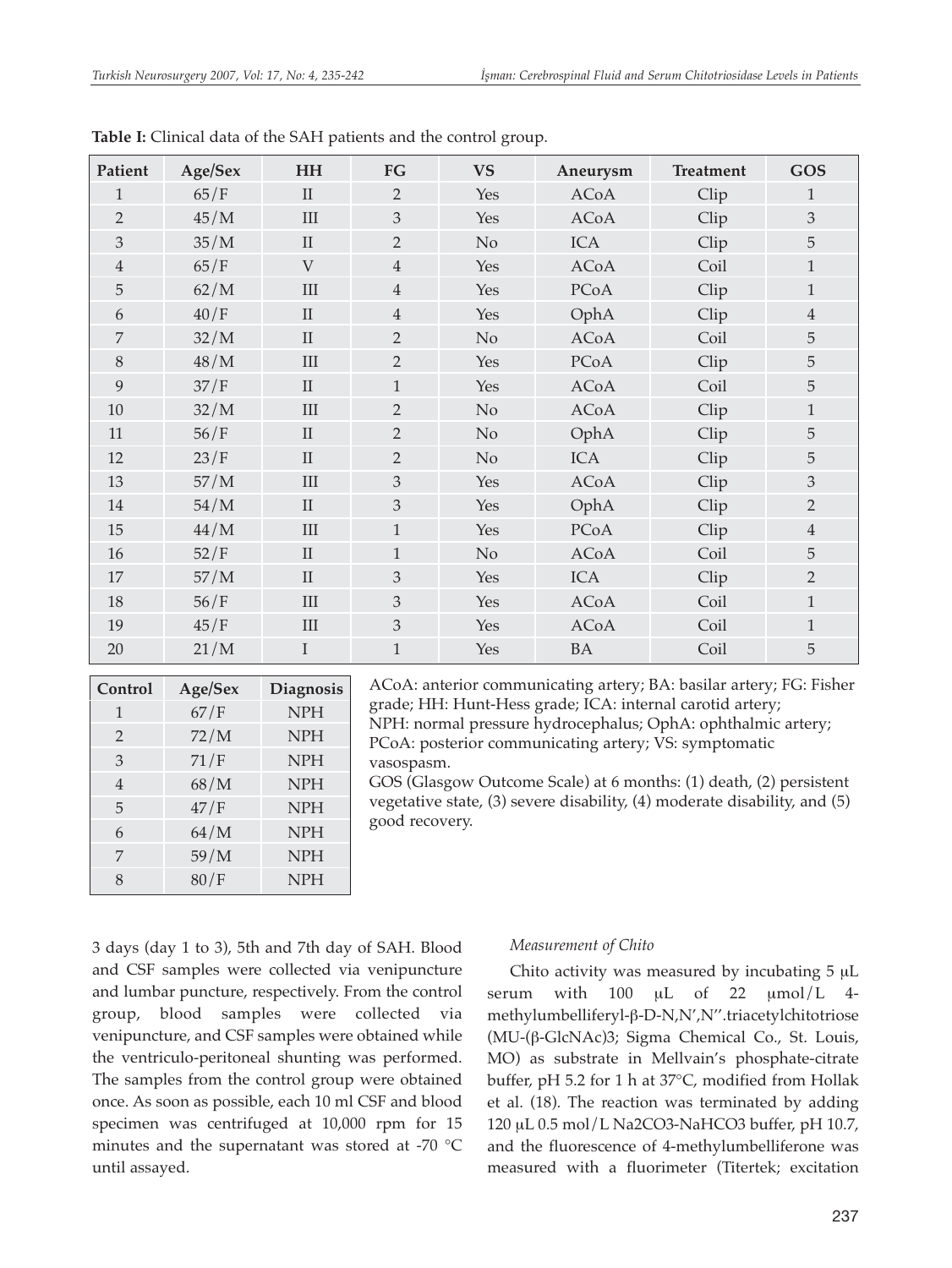355nm, emission 460 nm). Chito activity was expressed as mmol/mL/h.

#### **Statistical Analysis**

We used a commercially available statistical software package (SPSS version 13.0; Inc., Chicago, IL) for all statistical analysis. The mean  $\pm$  standard deviations (±SD) were calculated for each Chito value. The nonparametric Mann-Whitney U test was used as a statistical method for all comparisons. The nonparametric Spearman's correlation test was used for correlations. Differences were considered statistically significant if the probability value was less than 0.05.

#### **RESULTS**

(Table II) provides a summary of the statistical data.

## *Levels of Chito in CSF*

The CSF levels of Chito did not markedly differ between in the SAH and control groups. In the control group, the mean concentration of this enzyme was 7.05±9.76 mmol/mL/h. In SAH patients, the mean values were 5.77±5.92 mmol/mL/h within the first 3 days, 9.85±11.79 mmol/mL/h on Day 5 and  $7.46 \pm 7.0$  mmol/mL/h on Day 7. These differences between the groups were not statistically significant ( $p = 0.50$ , 0.28, 0.11, respectively). The mean elevated level of Chito peaked on Day 5 post-SAH. (Figure 1A) demonstrates the time courses of Chito in the CSF in SAH and control patients. Comparing post-SAH days to each other did not reveal sa tatistically significant difference (p>0.05).

#### *Levels of Chito in serum*

The serum Chito levels in SAH patients and controls were not also markedly different. The mean concentration of Chito in the control patients was 48.06±25.72 mmol/mL/h compared to 65.47±57.27, 60.55±38.17, and 69.55±57.51 mmol/mL/h in the SAH group within the first three days and on the 5th and 7th days after the hemorrhage, respectively. The differences in concentration between the two groups of patients were not statistically significant (p=0.79, 0.54, 0.47, respectively). The mean elevated levels of serum Chito peaked on Day 7 after SAH. The serum levels measured at the three time points after SAH were always higher than those of the CSF (Figure 1B). Comparing the elevated levels between the days demonstrated no statistically significant difference  $(p>0.05)$ .





**Figure 1:** Graph showing a comparison of levels of Chito in the CSF (**A**) and serum (**B**) of patients with SAH and controls. Squares represent the means ± standard errors of the means and bars denoted the range of values. The differences in the levels of this molecule between the two groups of patients were insignificant (for the CSF; p=0.50, 0.28 and 0.11; for serum;  $p = 0.79$ , 0.54 and 0.47 within the first 3 days, 5th and 7th days of SAH, respectively).

#### *Chito and symptomatic vasospasm*

In this study, 14 patients with SAH experienced S-VS during the hospital stay. We compared the mean CSF and/or serum levels of Chito for each related post-SAH day between the patients with S-VS and those without in order to see whether the levels of this molecule change as S-VS occurs. We found no statistically significant difference between the two groups regarding S-VS (p>0.05).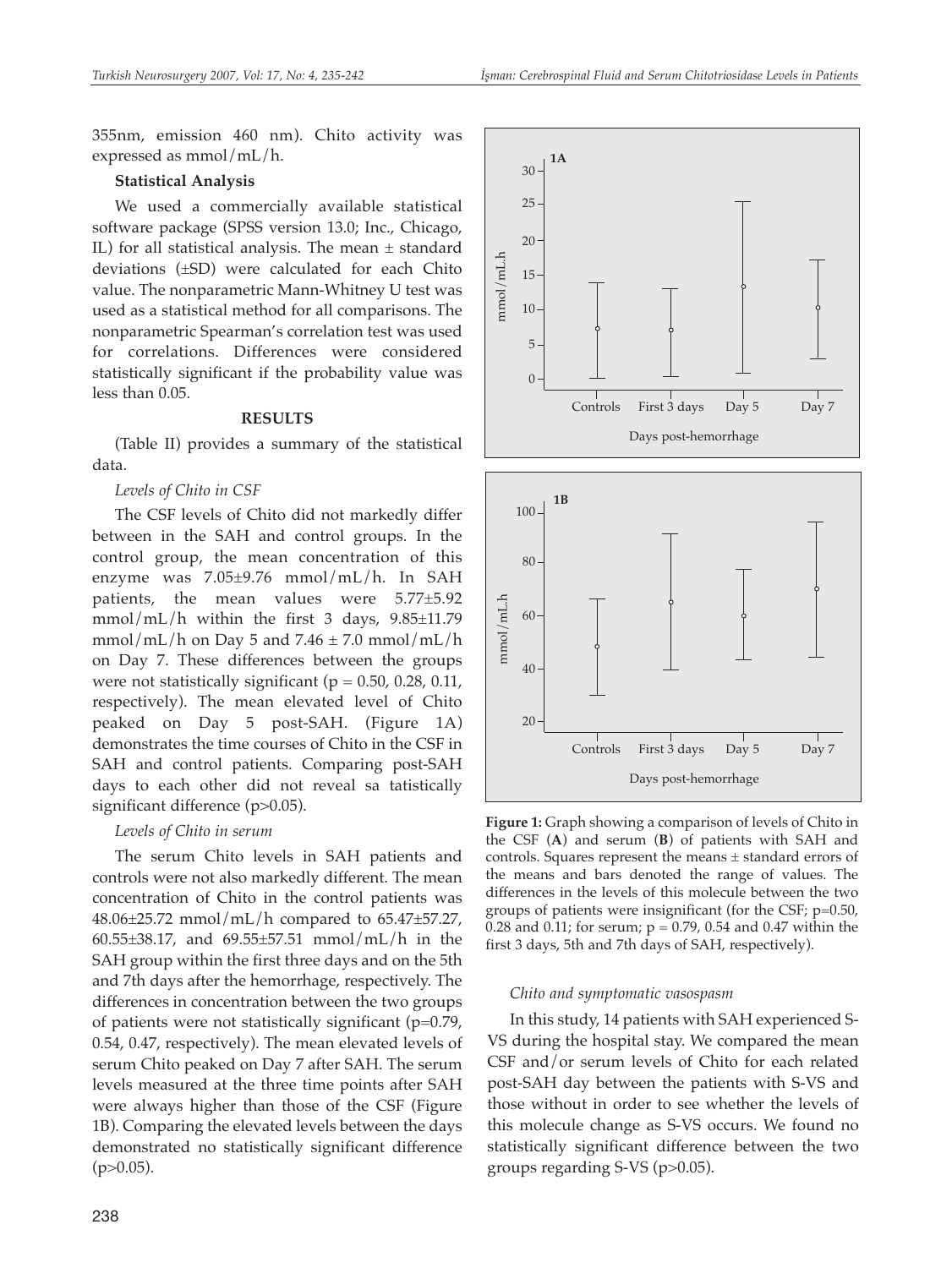| Patient          | First 3 dayst   | Day 5 <sup>+</sup> | Day 7 <sup>+</sup> | First 3 days§ | Day 5§            | Day 7§            |
|------------------|-----------------|--------------------|--------------------|---------------|-------------------|-------------------|
| $\mathbf{1}$     | 1.92            | $3.47\,$           | 1.80               | $70.0\,$      | 103.0             | 48.0              |
| $\overline{2}$   | 1.27            | 20.56              | 15.11              | 60.0          | 45.50             | 98.50             |
| $\mathfrak{Z}$   | 2.20            | 1.92               | 2.50               | 57.0          | 50.50             | 92.0              |
| $\ensuremath{4}$ | 2.92            | 2.02               | 3.58               | 22.50         | 22.0              | 23.0              |
| $\mathbf 5$      | 4.08            | 0.12               | $5.0\,$            | 26.0          | 38.50             | 40.0              |
| $\boldsymbol{6}$ | 0.23            | 0.25               | 23.0               | 5.50          | 2.0               | 4.50              |
| $\boldsymbol{7}$ | 26.0            | 29.13              | 27.18              | 132.50        | 126.50            | 129.0             |
| $\, 8$           | 14.52           | 47.67              | $3.0\,$            | 235.50        | 138.0             | 258.50            |
| $\boldsymbol{9}$ | 4.20            | $13.0\,$           | 5.20               | 74.0          | 56.50             | 60.0              |
| 10               | 7.60            | $4.47\,$           | 4.95               | 32.50         | 88.50             | 74.0              |
| 11               | 1.40            | 19.87              | 9.57               | $80.0\,$      | 69.50             | $100.0\,$         |
| 12               | 8.18            | 10.95              | 4.07               | 116.0         | 71.50             | $15.0\,$          |
| 13               | 2.75            | $1.90\,$           | 3.74               | 28.0          | 27.0              | 25.0              |
| 14               | 6.78            | 5.78               | $7.0\,$            | 39.0          | 45.0              | 67.0              |
| $15\,$           | 5.85            | 7.60               | 4.03               | 152.50        | 108.50            | 102.0             |
| $16\,$           | 3.78            | 11.12              | $11.16\,$          | 27.50         | 33.50             | 39.50             |
| 17               | 0.95            | 0.62               | $0.55\,$           | 2.0           | 4.50              | $4.0\,$           |
| $18\,$           | 3.45            | 7.38               | 3.70               | 86.0          | $76.0\,$          | 79.50             |
| 19               | 9.35            | 5.23               | $10.0$             | 29.50         | $31.0\,$          | 33.0              |
| 20               | 8.12            | 3.97               | 4.23               | 33.50         | 73.50             | 98.50             |
| $Mean \pm SD$    | $5.77 \pm 5.92$ | $9.85 \pm 11.79$   | $7.46 \pm 7.0$     | 65.47±57.27   | $60.55 \pm 38.17$ | $69.55 \pm 57.51$ |
| Control          |                 |                    |                    |               |                   |                   |
| $\mathbf{1}$     | 17.59           |                    |                    | $50.50\,$     |                   |                   |
| $\sqrt{2}$       | 2.13            |                    |                    | 30.50         |                   |                   |
| $\mathfrak{Z}$   | 2.90            |                    |                    | 98.50         |                   |                   |
| $\overline{4}$   | 0.18            |                    |                    | 6.50          |                   |                   |
| $\mathbf 5$      | 26.96           |                    |                    | 52.0          |                   |                   |
| $\boldsymbol{6}$ | 1.88            |                    |                    | 45.0          |                   |                   |
| $\boldsymbol{7}$ | $1.47\,$        |                    |                    | 49.0          |                   |                   |
| $8\,$            | 3.35            |                    |                    | 52.50         |                   |                   |
| $Mean \pm SD$    | 7.05±9.76       |                    |                    | 48.06±25.72   |                   |                   |
| ''P''            | <b>NS</b>       |                    |                    | <b>NS</b>     |                   |                   |

**Table II:** The levels of chitotriosidase in the CSF and serum of the SAH patients and controls\*.

Chitotriosidase levels in the CSF† and serum§ in the SAH patients and controls.

\* Levels are presented as mmol/mL/h. NS: Non-significant.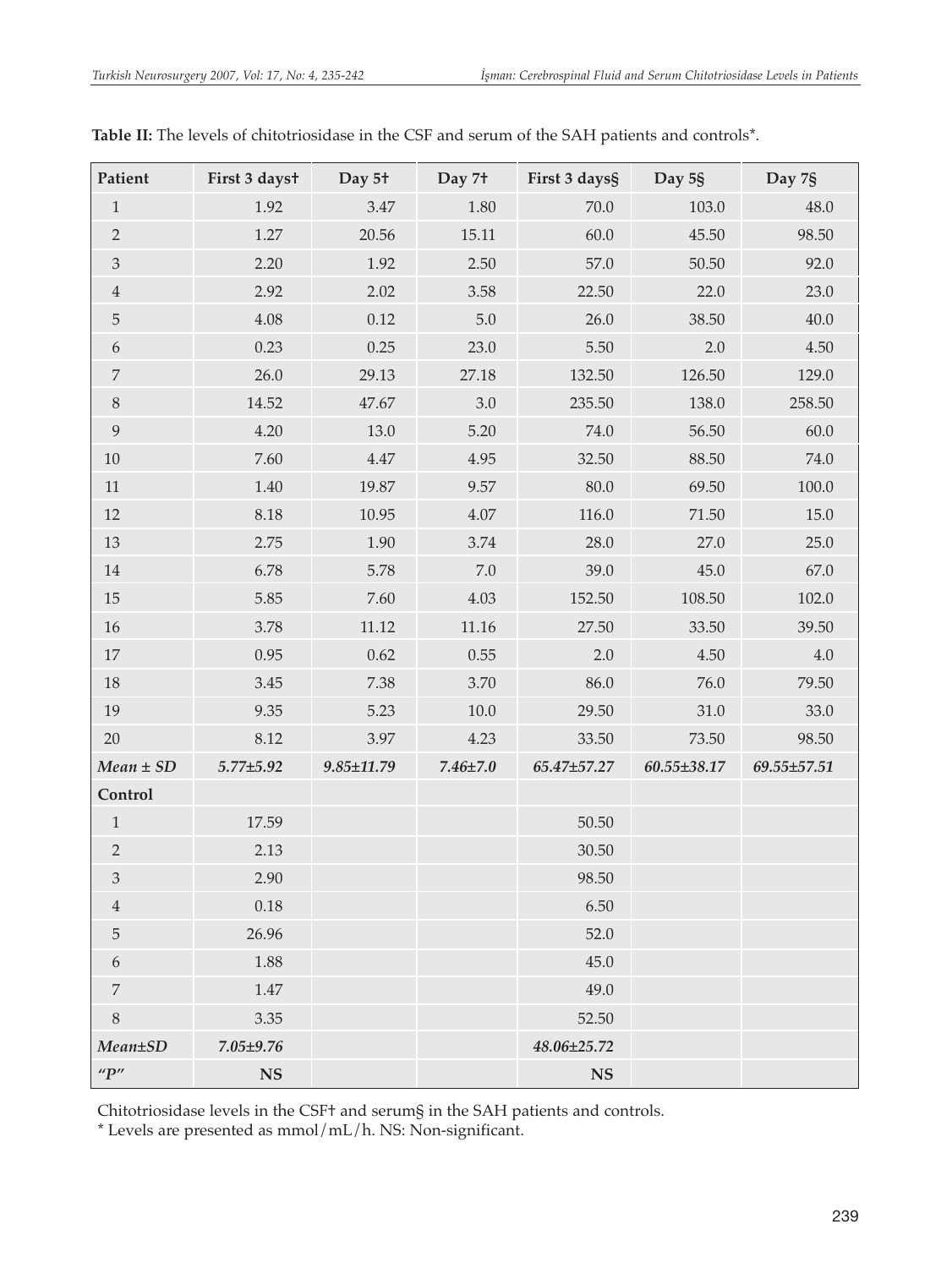# *Chito and outcome at 6 months*

Six-month follow-up showed 10 patients had a favorable outcome. When we compared the mean CSF or serum levels between the patients with favorable and unfavorable outcomes, no difference was found (p>0.05).

# *Correlations*

The elevated CSF and serum levels of Chito correlated within the first 3 days post-SAH (Spearman's correlation; p=0.01). The Fisher grade showed correlation with elevated serum and CSF Chito on Days 3 ( $p=0.01$ ) and 7 ( $p=0.01$ ) and on Day 5 (p=0.02), respectively.

## *Other factors*

We were interested in whether age and the sex affected Chito levels and compared the CSF and serum Chito levels by age and sex in both SAH and control patients. In this study, the SAH group consisted of eleven male and nine female patients with a mean age of  $46.3 \pm 13.20$  years and the control group included four male and four female subjects with a mean age of  $66.0 \pm 9.82$  years. There was a statistically significant difference between the groups with respect to age  $(p=0.001)$ . In the SAH group, the mean age in the females and males was 48.77±13.85 and 44.27±12.94 years, respectively and there was no statistically significant difference (p=0.44). When considering CSF Chito levels, we found no significant difference at any time after SAH between female and male patients (p>0.05). The same situation was true for the serum levels (p>0.05). Interestingly, male patients always had higher CSF and serum Chito levels than those of female patients. In the control group, the mean ages were  $66.25 \pm 13.93$  and  $65.75 \pm 5.56$  years in female and male controls, respectively. No significant difference was found regarding the age in controls (p=0.77). However; marked differences were found in both CSF and serum Chito levels in female and male controls. The mean CSF Chito levels were 12.70  $\pm$  11.70 and 1.41  $\pm$  0.86 mmol/mL/h in female and male controls, respectively. The difference was significant ( $p = 0.02$ ). Serum levels were also markedly different between female and male controls. The mean serum Chito levels were  $63.37 \pm$ 23.43 and  $32.75 \pm 19.22$  mmol/mL/h in female and male controls, respectively. The difference was significant ( $p = 0.02$ ). In contrast to SAH patients, female controls had higher CSF and serum Chito levels than those of male controls.

# **DISCUSSION**

# *Main findings*

We have demonstrated that Chito, which is a parameter of activated macrophages, is elevated in both CSF and serum in acute stages of aneurysmal SAH. The CSF and mainly the serum levels in SAH patients were always higher than those of controls. In contrast to previous studies demonstrating a correlation between the disease severity and serum or CSF Chito levels in several neurological diseases including Alzheimer's disease (9,13), cerebrovascular dementia (13), and ischemic stroke (3, 20), we could not demonstrate similar correlation between elevated CSF or serum Chito levels and the severity of SAH, namely S-VS and bad outcome, suggesting Chito levels either in the CSF or in serum may not be used as a specific biochemical marker for SAH or we may speculate that this discrepancy between our results and the others may be due to less number of SAH patients included in this study. Furthermore, in contrast to previously published studies (16), we found that age and sex had no effect on the elevated levels of Chito.

# *The strength and the limitations of this study*

Chito can be considered an inflammatory protein since it is solely secreted by the activated macrophages (8, 18). It has been shown that its production occurs after at least 1 week of cell culture and increases with time; thus, it does not behave as an acute protein but rather as a chronic inflammatory marker (5). Based on this information, the strength of this study comes mainly from two points: first, this is a clinical prospective preliminary study in which Chito levels were determined both in the CSF and serum of patients after aneurysmal SAH for the first time and second, the time course of its elevation was monitored during the acute stages of SAH although no statistically significant differences were found.

This study has a significant limitation as a preliminary study. It is necessary to include a larger population of aneurysmal SAH patients and to compare it with a normal healthy population that should be age-matched. We would like to emphasize that we did not compare SAH patients with agematched controls, which, in this study, was composed of patients with normal pressure hydrocephalus, an entity commonly encountered in the elderly. The ideal control group should consist of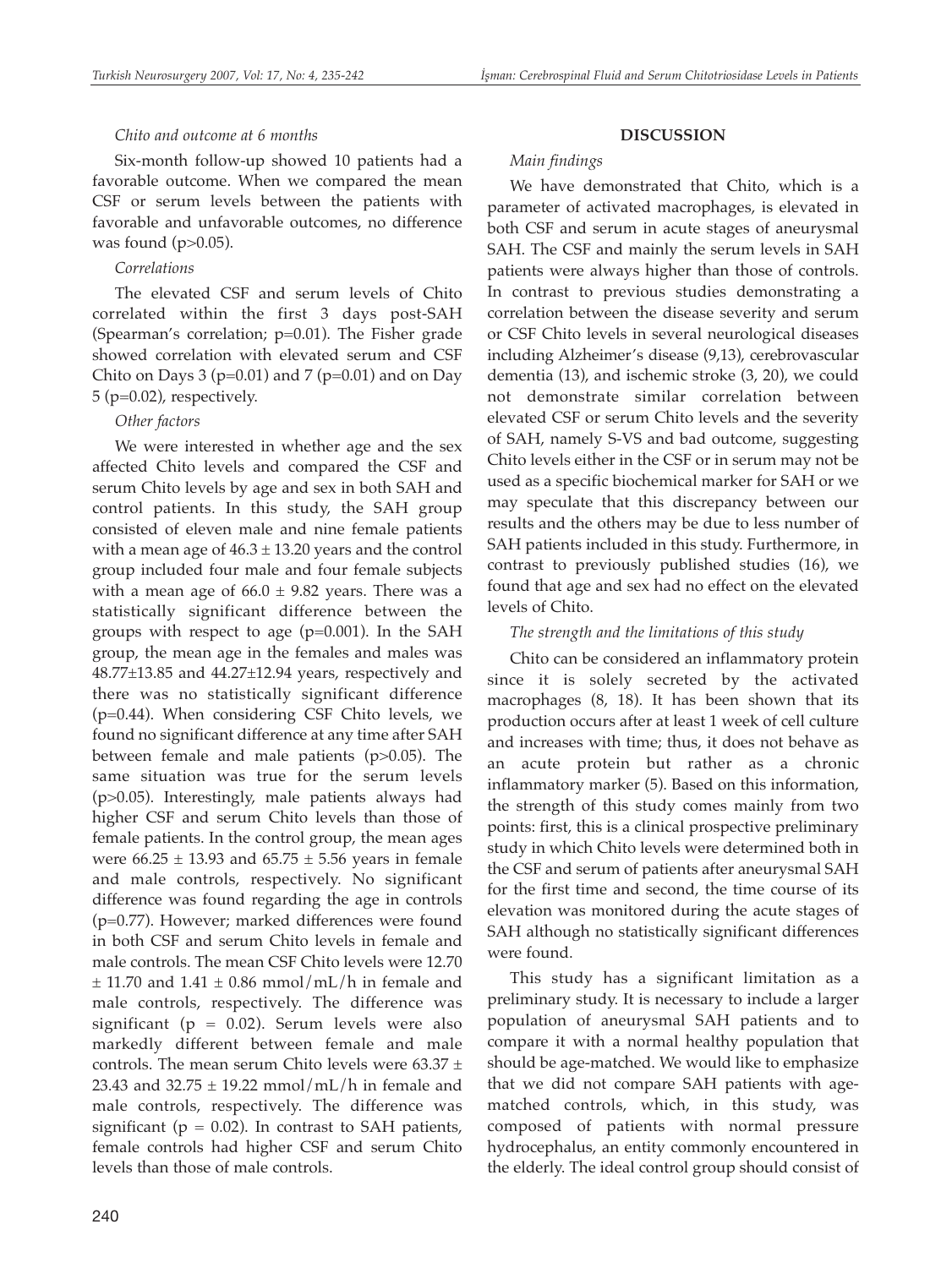healthy subjects since serum samples may be obtained easily. We could not include healthy volunteers due to ethical obstacles since obtaining the CSF samples from healthy subjects is not ethical. We selected patients with normal pressure hydrocephalus as collecting the CSF samples was easy during ventriculo-peritoneal shunting and gave us an opportunity to compare both CSF and serum levels. Furthermore, adjustment of serum or CSF Chito activity according to the Chito genotype is important because of the high frequency of the defective allele in the general population. The literature states that there is a large range of serum Chito activity in control subjects, even those sharing the same genotype (6), and an overlap therefore exists between serum Chito values from controls and affected subjects.

# *Relation to the current literature*

As in other inflammatory reactions, a complex network including recruitment of leukocytes and soluble mediators from the blood stream occurs after aneurysmal SAH. Thus, studies of soluble molecules within the subarachnoid space after SAH are still required for a comprehensive understanding of the pathophysiological mechanisms remained behind the inflammatory process of VS. Recent clinical studies have reported that Chito, an enzyme secreted only from the activated macrophages (18), is expressed in pathological conditions and has been evaluated as a serum marker in several neurological disorders (11). Furthermore, some recent studies have shown that Chito levels may be used as an important predictor of the disease severity in atherosclerosis (2, 7), some infectious diseases (1, 22, 23), sphingolipidoses such as Nieman Pick (26), GM1-gangliosidosis (10, 16), Krabbe (16), Gaucher (12, 25, 26) and Fabry diseases (24), Alzheimer disease (13), cerebrovascular dementia (13), sarcoidosis (15), acute ischemic stroke (3, 20) and bronchial asthma (4). The pattern of its elevation in normal and disease states suggest that Chito plays an important role in inflammatory process and in the defense against microorganisms with chitin in their extracellular matrix. Thus, it seems that Chito will be used as a marker for the stage of inflammation in routine clinical practice in the near future.

The CSF and serum Chito levels in this study showed a trend to decrease and increase, respectively over time. These results suggest that the acute burden of inflammation occurring within first 3 days (no vasospasm is expected to occur) is located within the local (brain) and systemic circulation. Since Chito is only secreted from the activated macrophages and since VS is strongly associated with inflammation, we would expect either CSF or serum Chito levels to peak toward day 7 in which the possibility of occurrence of VS is expected to reach its maximum level. We found a decrease in the CSF and an increase in the serum toward Day 7 of SAH, supporting our hypothesis that Chito may have a function only in early phases of SAH. Patients with S-VS did not show significantly higher Chito in either CSF or serum compared to those of the patients who had no S-VS, suggesting that Chito may not be used as a prognosticator in aneurysmal SAH. The cellular source of Chito production cannot be excluded from this study, however; highly possible candidates might be the CNS macrophages and systemic macrophages, which enter the CNS through the damaged blood-brain-barrier since serum Chito levels were found to be always higher than the levels in the CSF. Based on our data, a key question remained unanswered: "if Chito is correlated with the degree of inflammation, why does it decrease in the CSF towards day 7 of SAH, when we know that as inflammatory processes increase, VS is more likely to occur?" Similar results have been found in one of our previous study demonstrating levels of YKL-40 (19), another chitinase member secreted by the activated macrophages, in both the CSF and serum of patients after aneurysmal SAH.

# **CONCLUSION**

In conclusion, it is clear that serum and CSF Chito concentrations were found to be higher following aneurysmal SAH than in the controls. However, elevated CSF and serum Chito levels are not associated with S-VS and bad outcome in SAH. Thus, it cannot be used as a CSF and/or serum marker for inflammation in patients with aneurysmal SAH. Further clinical studies with a larger population of SAH patients will lead us to speculate about the source and biological function of Chito in the CNS more accurately.

# **Acknowledgement**

The authors want to thank Fusun Kobas Tanriverdi for her technical help during manuscript preparation.